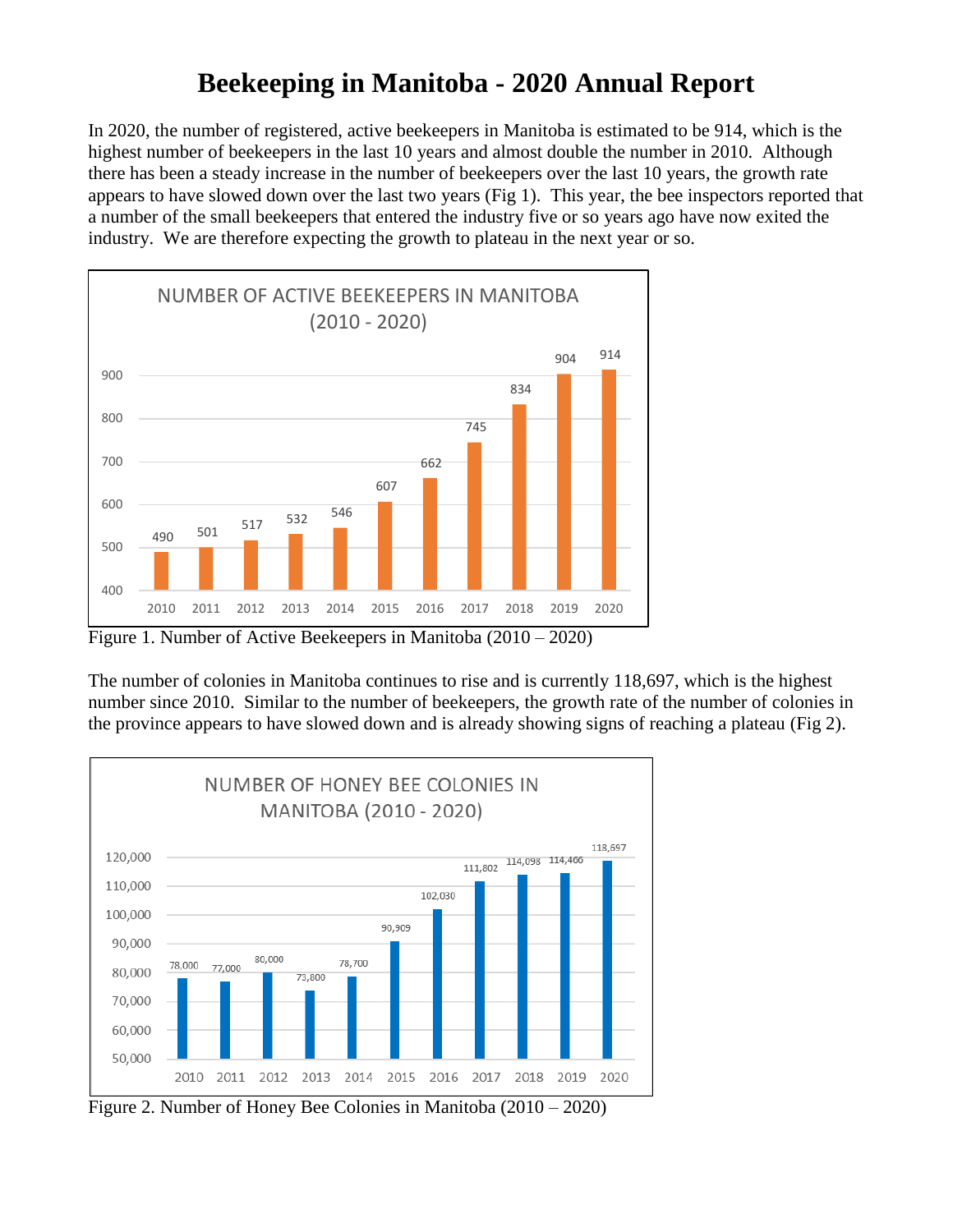At 174 lbs per colony (79 kg/colony), average honey yield in 2020 would not be considered the highest per colony yield in the last 10 years. But when multiplied with the number of colonies, the estimated annual total production of honey in 2020 (20.6 million lbs; 9.4 million kgs) would be considered the highest annual production within the last 10 years. (Fig 3). Due to Covid-19, this year's honey bee and honey production survey was done completely electronically. Surveys were sent out via email and there was also on online version of the survey for the very first time. In the future, we expect to continue to encourage producers to complete the survey electronically, but we also plan to make the survey available to producers that want to send them in via mail.



Figure 3. Annual Honey Production and Colony Yield in Manitoba (2010 – 2020)

Overall, the beekeeping industry in Manitoba continued to experience growth, both in the number of beekeepers and colonies. The province was able to produce over 20 million pounds of honey this year, despite all the challenges associated with running businesses in 2020. Not that anyone would want to repeat 2020, but in terms of coping as an industry, Manitoba beekeepers did what they needed to do and came out on top. That is something to be celebrated and certainly worthy of being proud of! It also demonstrates how resilient and resourceful Manitoba beekeepers can be in the face of adversity…including a global pandemic.

## Winter Mortality Statistics:

As reported in the Fall issue of the Manitoba Beekeeper, the percent colony mortality in Manitoba this past winter (2019-20) fell within the range of normal at 24.7% and slightly below the moving average trend line. For only two years within the last decade have the provincial wintering loss average been above 25%. In fact, losses have basically remained below 25% since 2013 (Fig 4).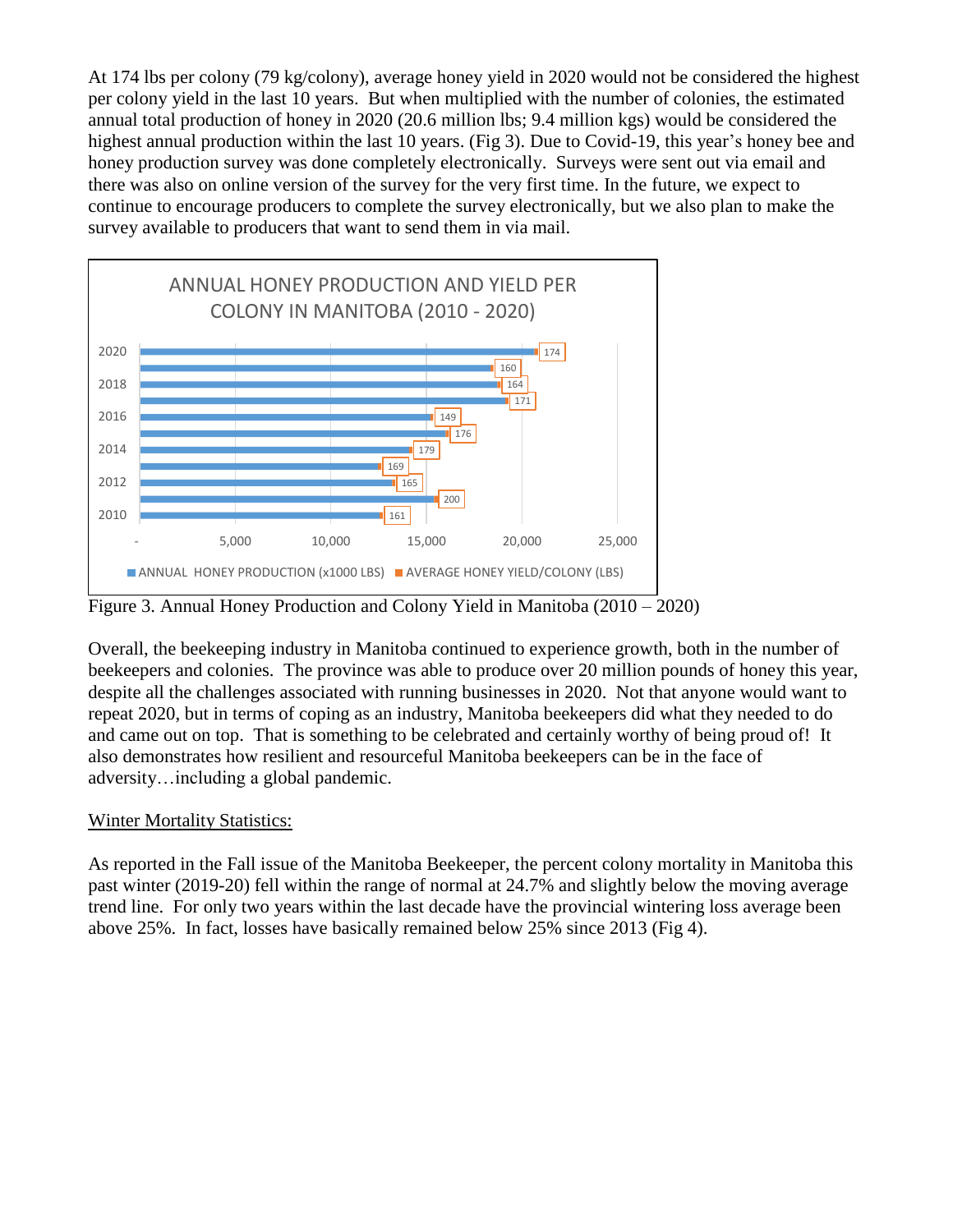

Figure 4. Percentage of Honey Bee Colony Mortality in Manitoba (2010 – 2020)

In comparison to the national average, Manitoba's winter mortality has typically been lower than the estimated Canadian average. In the first five years of the 2010 decade, Manitoba's average was similar or above the national average, but for the last five years, Manitoba's average has generally been below the Canadian average (Fig 5).



Figure 5. Percentage of Wintering Mortality in Manitoba & Canada  $(2010 - 2020)$ 

## Honey Bee Inspection Program Statistics:

The honey bee inspection program in Manitoba was again contracted out to a 3rd party Inspection Service Contractor. 2020 was the second year of the two-year contract with DLJ Consulting. The target for this season's inspection program was to inspect approximately 5,200 colonies and the program exceeded the target with over 5,400 colonies inspected. Five (5) cases of AFB were confirmed this spring through the Veterinary Diagnostics Services Lab. There were a few samples submitted to the lab for EFB diagnostics but none of them tested positive for the disease. Figure 6 is a summary of the inspection results over the last decade, which indicates that the ratio of inspected colonies has been climbing and is now approaching 5% of the colonies being inspected annually.